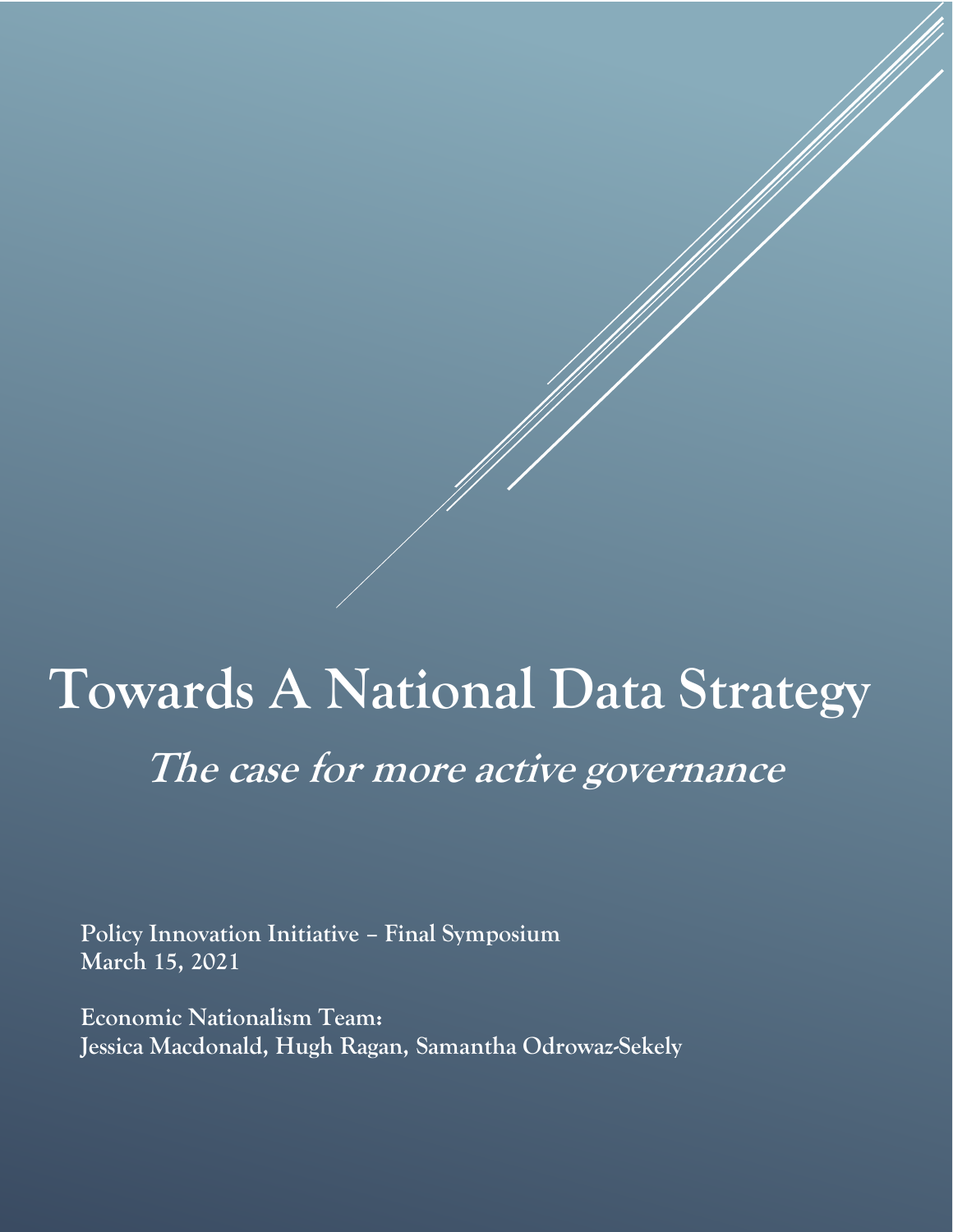### **Project Summary**

Digital technology has allowed data to be collected and used far more cheaply and easily than ever before. This generates considerable economic opportunities, and indeed we have seen how business models have evolved with data at their center. But just as the economic opportunities cannot be overstated, a digital transformation has raised numerous concerns. To date, Canada has insufficiently updated its laws, regulations and policies to govern the use and data and ensure that our fundamental values are upheld in the digital sphere.

A national data strategy involves a coordinated whole-of-government approach to data governance. We will focus on two issues in particular - competition and national security -- which stem from inadequate data governance, and discuss how Federal policy changes can address these issues.

First is the issue of competition. Data is now a source of competitive advantage for private companies, yet the theories of harm which underpin our antitrust laws have yet to adequately recognize this fact. As a result, several companies have been able to exploit their monopoly of personal data to reduce competition, manage the flow of digital information, and offer little privacy safeguards.

Secondly is the issue of national security. Digital data requires physical infrastructure in order to be transmitted and stored. Currently, Canada is not entirely technically self-reliant, often relying on infrastructure located in the U.S. Without network sovereignty, our data is 'boomeranged' between Canada and the U.S., subjecting our data to U.S. surveillance without Canadian legal protection.

Third, effective data governance requires data sovereignty, which is not only a matter of legislation and regulation, but also about having adequate technical infrastructure. The current infrastructure is not adequate enough for the economic growth that is needed to recover from the global pandemic, nor is it sufficient to support existing usage which results in data boomeranging through U.S.servers. Data infrastructure is one of the key building blocks of our modern economy and the federal government is barely paying attention to it.

As the Economic Nationalism Team of the Policy Innovation Initiative, we have highlighted each of these three concerns in its own op-ed style article.

# **A More Appropriate Competition Policy Begins with Recognizing the Role of Data in the 21st Century**

#### **By Hugh Ragan**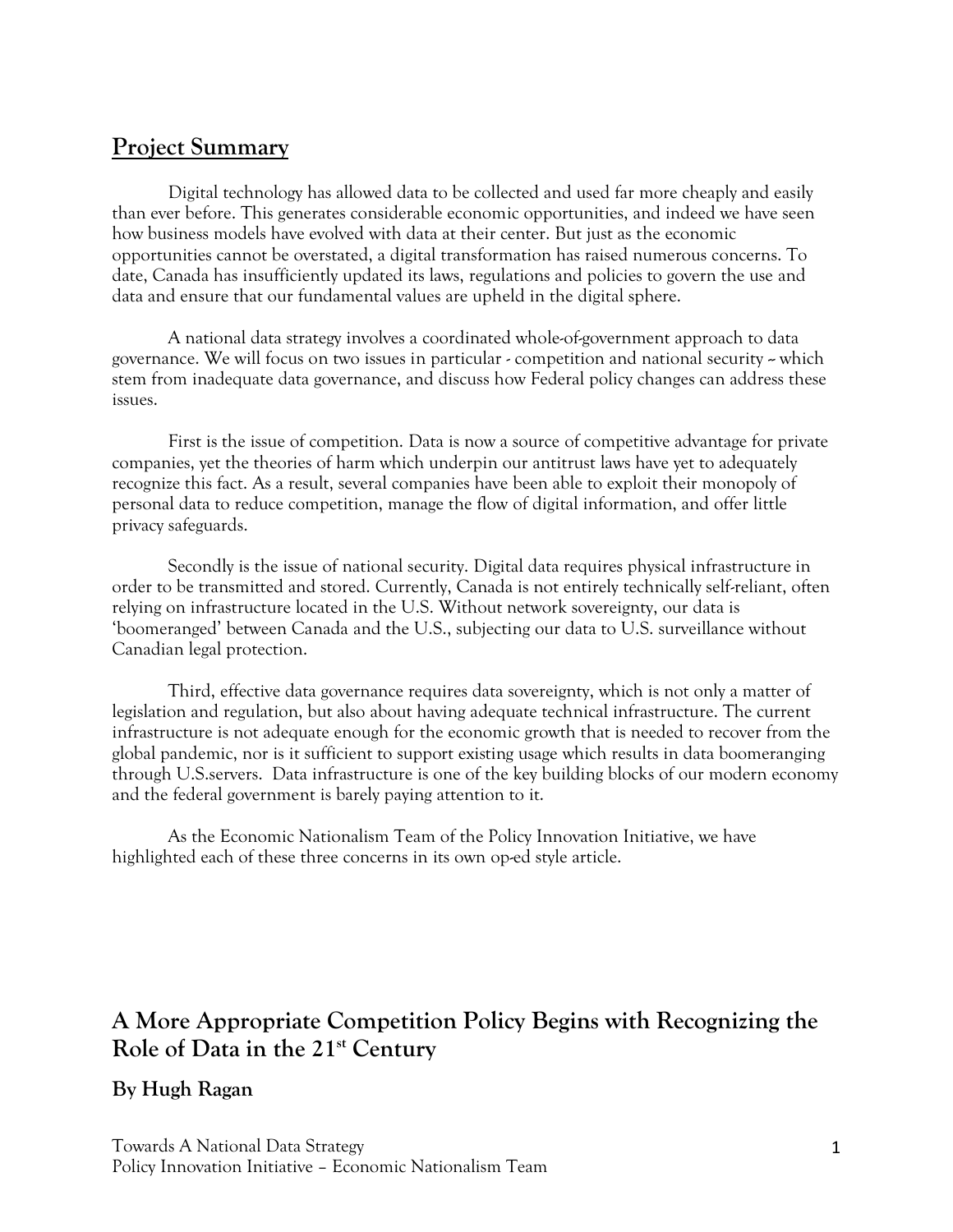The digital revolution has fundamentally altered our economy, and offered innumerable benefits – that much is well known. But the rapid pace by which digital data has become a cornerstone resource of our economy has far outpaced the capacity for governments to update their laws, regulations and policies to govern the digital sphere. Perhaps nowhere is the need for government action so pressing, and the cost of inaction so apparent to the public, as in the case of Big Tech and the threats that arise from their unchecked market power. Additional regulation is needed in this area, among others, to ensure that our fundamental values are upheld in the digital sphere, and that we can prosper from the digital revolution.

Five of the world's six largest companies have a data-driven business model. The massive quantity of personal data collected by these companies generate sophisticated models of user preferences in order to predict future behaviour and tailor company services towards them accordingly. This model of "surveillance capitalism" – a term coined by Shoshana Zuboff – pushes up hard against our notion that property rights and individual rights allow us to be autonomous, self-determining individuals. Because your actions on Facebook now become bits of data, owned exclusively by Facebook, and fed into an algorithm which then steers your behaviour by selecting which information you are exposed to.

Facebook, Google and Amazon, among others, have exploited their unencumbered access to personal data to crowd out or buy out competitors and establish themselves into effective gatekeepers of the internet.

This is made possible by enormous technical advances, allowing data to be harvested and analyzed exponentially more cheaply with each passing year. But the business models have also been enabled by laissez faire government policies. A sluggish competition bureau is still bickering about whether this amounts to consumer harm – the products in question are mostly free, after all! And privacy laws have been equally slow to adapt, resulting in data collection methods that are so confusing and opaque to the average consumer that the harvesting and use of your personal information could hardly be considered consensual.

If we fail to recognize data as the incredibly valuable resource that it is, then we will surely fail to develop a rationale for intervention, and fail to update our tools in competition law and wider platform governance accordingly.

Take the recent actions of Facebook – a company whose chief executive has developed a reputation for callously abdicating responsibility for the societal harms caused by his company – which eventually established an oversight board merely because the mounting public backlash grew so fierce as to begin jeopardizing their long-term reputation, while regulators applauded the move from the sidelines. A laughable sign of glacial government action if ever there was one.

And Twitter's silencing of a sitting president may have been cheered by many, but following that event is it really still possible to question whether these companies have too much power?

So, we are left with the question: what can little old Canada do?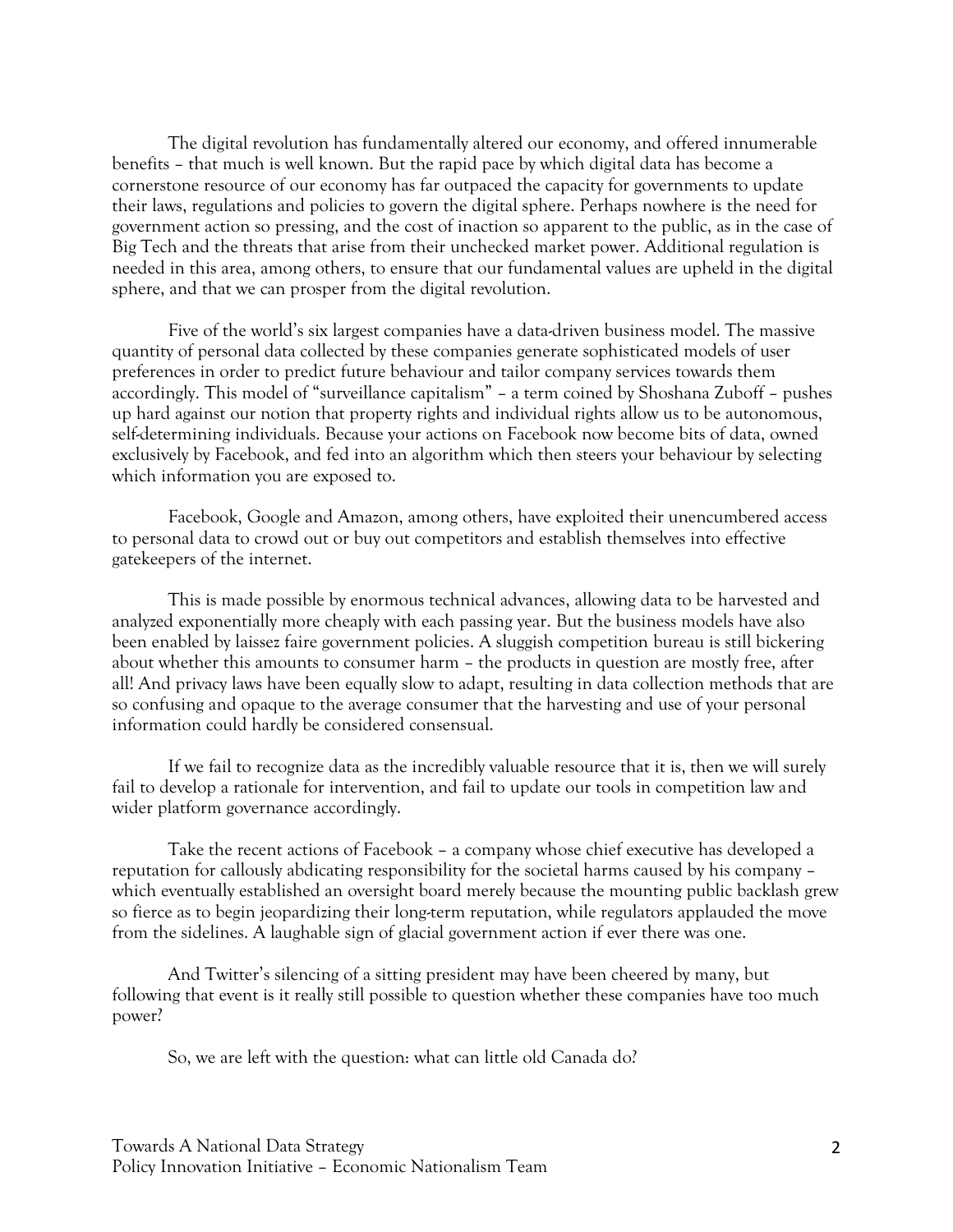In 2019, Canada introduced the Digital Charter, laying out the general principles for a digital economy, and in 2020 enacted Bill C-11 which was the first step in implementing those principles.

One of the most important components of Bill C-11 was the introduction of data portability, which would essentially transfer ownership rights of personal data from the company to the user, allowing the user to bring the data with them to another provider if they wish. In so doing, this would help to establish a level playing field between the Big Tech companies hoarding mounds of data and their competitors.

But Bill C-11 is only tepidly embracing the tool, and is incorporating it slowly on a sectorby-sector basis starting with banking. While pushing for it's speedier implementation, other agencies can also make strides. Competition law should revise its merger and acquisition criteria, adopting a more holistic evaluation for how a merger might affect future levels of competition in light of the fact that data is an immense source of competitive advantage. For example, Google's acquisition of Youtube in 2005 should be viewed not as a merger of companies in two disparate industries, but an agglomeration of two already-dominant data-harvesting, algorithm-generating powerhouses.

Additionally, the maximum penalties for competition law are nowhere in the ballpark big enough to act as a deterrent. Unless we want to simply wait for the U.S. and Europe to develop stricter regulations which cause policy change of these multinationals, our competition policy has to have some genuine teeth to be meaningful.

No doubt it is a difficult task awaiting our competition bureau, and they should not go it alone. Competition law regarding Big Tech and the role of data also requires discussions of privacy and human rights, and should therefore be considered as one aspect of a wider strategy of platform governance. But the costs of inaction are now apparent, and the laissez faire policies that reigned in the dawn of the internet are no longer excusable, nor is a government which fails to adapt it's principles of competition law to reflect the realities of the  $21<sup>st</sup>$  century digital economy.

## **Insecure Canada: How Data Sovereignty Could Enhance Canadian Security**

#### **By Samantha Odrowaz-Sekely**

Another benefit of increased data sovereignty is improved data security. In 2021, it is no secret that corporations like Google and Facebook collect and sell their users' data in order to turn a profit. While widely criticized and certainly morally dubious, this comes with security consequences, too. For one, Canadians' data is not only in the hands of corporations, but by large corporations that are *not* situated in Canada, and thus are subject to American (or whichever other home country's) laws. Consequently, the use of data undermines Canadian national security, as Canadians do not get to have a say via democratic vote about how foreign companies conduct

Towards A National Data Strategy Policy Innovation Initiative – Economic Nationalism Team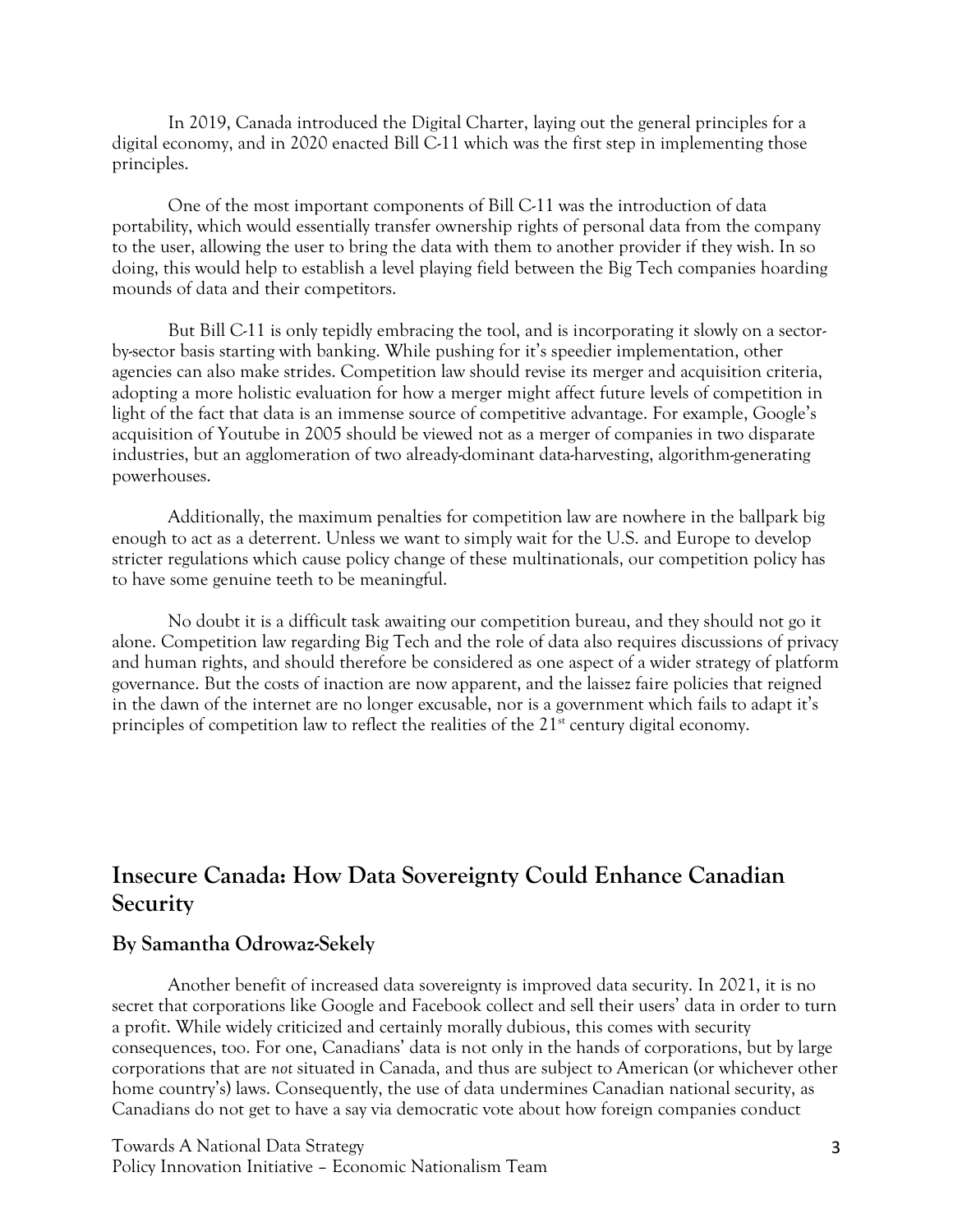their affairs, leaving Canadian users' data in the hands of non-Canadian companies, to operate in a way to maximize their profits. Consequently, Canadians cannot exert much influence over how their data is used, and, given the ubiquity of social media and data gathering, it would be almost impossible to refrain from using such devices.

Moreover, a lack of data sovereignty means that Canadian data is endangered if foreign servers are hacked. Given that many of the largest data-collecting companies are situated in the United States, this is indeed something to be concerned about. During both the 2016 and 2020 presidential elections, evidence suggests that various social media platforms, as well as election databases, were hacked. Fortunately for Canadians, the US election is not a situation where their data would be particularly valued by hackers, but these incidents demonstrate that American servers, which hold many Canadians' data, are penetrable, and thus insecure.

Lest we think this security concern is overdramatic, other governments have considered data sovereignty in order to strengthen their cybersecurity. The Australian Government is currently contemplating adopting data sovereignty, due to its (not unreasonable) fear that US servers are too susceptible to hacking. Similarly, there is the proposed Gaia-X Cloud which would create a European-wide cloud, as opposed to relying on the American one. Its development originated from a desire to construct a more secure and "trustworthy" data cloud, demonstrating again that the present reality of data collection is widely perceived as inefficient.

### **Data Infrastructure: The Missing Piece of Canada's Economy**

#### **By Jessica Macdonald**

As we careen into the second year of the pandemic it can be tempting to continue to focus solely on immediate pandemic issues – How many vaccines will Canada be getting? Who will receive them next? How is it possible that some people still do not know how to wear a mask properly? – and yet if our government does not urgently double down on bringing Canada's digital infrastructure into the  $21<sup>st</sup>$  century we will be left behind. It is becoming increasingly clear that data is an important national resource. However, to date the Canadian government has been very slow to sufficiently invest in the data infrastructure needed to harness its power and growth potential. And now is the time to act.

Even before the pandemic, the Information and Community Technology (ICT) industry was one of the fastest growing sectors in Canada and around the world. Internationally, many of the strongest national economies, and companies, are those built on the back of digital innovation